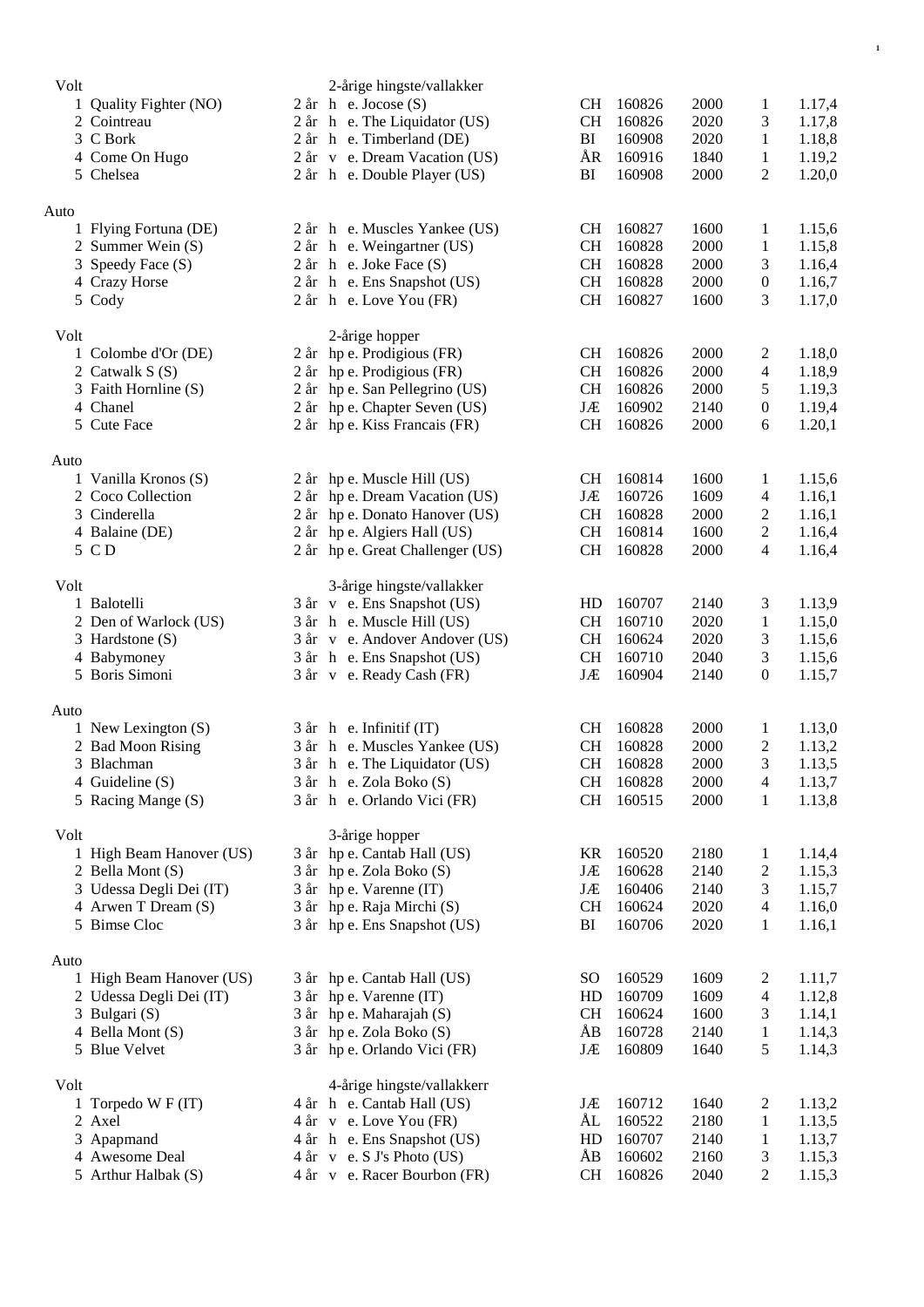| Auto |                           |                                                |               |        |      |                  |        |
|------|---------------------------|------------------------------------------------|---------------|--------|------|------------------|--------|
|      | 1 Apapmand                | 4 år h e. Ens Snapshot (US)                    | BI            | 160605 | 1600 | 1                | 1.11,6 |
|      | 2 Torpedo W F (IT)        | 4 år h e. Cantab Hall (US)                     | HD            | 160523 | 1640 | $\overline{c}$   | 1.11,7 |
|      | 3 Amazing Dynamite        | 4 år h e. Great Challenger (US)                | BI            | 160605 | 1600 | $\boldsymbol{2}$ | 1.11,7 |
|      | 4 Trillo Park (IT)        | 4 år h e. Varenne (IT)                         | BI            | 160605 | 1600 | 3                | 1.11,8 |
|      | 5 Aron The Baron          | 4 år v e. Væsterbo Prestige (S)                | JÆ            | 160726 | 1609 | $\overline{4}$   | 1.11,9 |
|      |                           |                                                |               |        |      |                  |        |
| Volt | 1 Angelina                | 4-årige hopper<br>4 år hp e. Ens Snapshot (US) | ÅL            | 160522 | 2180 | 2                | 1.14,2 |
|      | 2 Adele La Marc           | 4 år hp e. Conway Hall (US)                    | <b>CH</b>     | 160617 | 2040 | $\mathbf{1}$     | 1.14,6 |
|      | 3 Amanda B P              | 4 år hp e. Ens Snapshot (US)                   | JÆ            | 160914 | 2140 | 3                | 1.14,9 |
|      | 4 Ila Håleryd (S)         | 4 år hp e. Conway Hall (US)                    | ÅB            | 160831 | 2140 | 3                | 1.15,0 |
|      | 5 Amazing Queen           | 4 år hp e. Double Player (US)                  | ÅL            | 160722 | 2140 | 3                | 1.15,4 |
|      |                           |                                                |               |        |      |                  |        |
| Auto |                           |                                                |               |        |      |                  |        |
|      | 1 Awesome Annie           | 4 år hp e. Væsterbo Prestige (S)               | <sub>SO</sub> | 160529 | 1609 | 6                | 1.11,7 |
|      | 2 Amalie Bork             | 4 år hp e. Beaumont Hanover (US)               | <sub>SO</sub> | 160529 | 1609 | $\boldsymbol{0}$ | 1.11,8 |
|      | 3 Amaretto                | 4 år hp e. Ens Snapshot (US)                   | JÆ            | 160505 | 1640 | 0                | 1.12,9 |
|      | 4 Avenue Boulevard        | 4 år hp e. Ganymede (FR)                       | ÅL            | 160615 | 1640 | 3                | 1.12,9 |
|      | 5 Ariana Trøjborg         | 4 år hp e. Brandy Dei Fiori (IT)               | JÆ            | 160914 | 1640 | $\mathbf{2}$     | 1.12,9 |
| Volt |                           | 5-årige hingste/vallakker                      |               |        |      |                  |        |
|      | 1 Wasabi Cloc             | 5 år v e. Ens Snapshot (US)                    | <b>CH</b>     | 160828 | 2020 | 5                | 1.14,0 |
|      | 2 Winwin Boy              | 5 år v e. David Raymond (US)                   | <b>SK</b>     | 160318 | 2020 | 1                | 1.14,3 |
|      | 3 Vincent                 | 5 år v e. Trophy Catch (US)                    | ÅB            | 160818 | 2140 | 3                | 1.14,3 |
|      | 4 Uno Gardenia            | 5 år h e. Ens Snapshot (US)                    | ÅB            | 160504 | 2160 | $\overline{4}$   | 1.14,5 |
|      | 5 Willie Blue             | 5 år v e. Giant Chill (US)                     | <b>CH</b>     | 160828 | 2020 | 6                | 1.14,5 |
|      |                           |                                                |               |        |      |                  |        |
| Auto |                           |                                                |               |        |      |                  |        |
|      | 1 Royal Ice (US)          | 5 år v e. Muscle Hill (US)                     | BJ            | 160612 | 1609 | 3                | 1.10,9 |
|      | 2 Vivo Torkdahl           | 5 år v e. Great Challenger (US)                | JÆ            | 160914 | 1640 | $\boldsymbol{2}$ | 1.11,3 |
|      | 3 Victor Rush             | 5 år h e. Great Challenger (US)                | ÅB            | 160525 | 1640 | $\overline{2}$   | 1.11,6 |
|      | 4 Lightman O (NO)         | 5 år v e. Thai Tanic (NO)                      | <b>CH</b>     | 160624 | 1600 | $\overline{4}$   | 1.11,7 |
|      | 5 Wega Vang               | 5 år v e. Credit Winner (US)                   | HD            | 160707 | 1609 | 2                | 1.11,8 |
| Volt |                           | 5-årige hopper                                 |               |        |      |                  |        |
|      | 1 What A Babe             | 5 år hp e. Ens Snapshot (US)                   | ÅB            | 160907 | 2160 | $\overline{4}$   | 1.13,6 |
|      | 2 Wakanda Pilegård        | 5 år hp e. Høvding Lavec (S)                   | <b>OD</b>     | 160604 | 2160 | $\mathbf{1}$     | 1.14,9 |
|      | 3 Ups Simoni              | 5 år hp e. Conny Nobell (S)                    | <b>OD</b>     | 160812 | 2160 | $\overline{c}$   | 1.15,0 |
|      | 4 Unique Sisa             | 5 år hp e. Ens Snapshot (US)                   | OD            | 160812 | 2160 | $\mathfrak{Z}$   | 1.15,3 |
|      | 5 This Is It N (NO)       | 5 år hp e. Revenue (S)                         | ${\rm NY}$    | 160810 | 2220 | $\boldsymbol{2}$ | 1.15,5 |
| Auto |                           |                                                |               |        |      |                  |        |
|      | 1 Verify Dust             | 5 år hp e. Credit Winner (US)                  | ÅB            | 160323 | 1640 | 1                | 1.11,9 |
|      | 2 Vores Wozniacki         | 5 år hp e. Super Photo Kosmos (US)             | ÅL            | 160911 | 1640 | 1                | 1.12,1 |
|      | 3 Barkåks Surprise (S)    | 5 år hp e. Glen Kronos (IT)                    | CH            | 160508 | 1600 | 1                | 1.12,4 |
|      | 4 Diamond River (S)       | 5 år hp e. Ready Cash (FR)                     | CH            | 160515 | 2000 | 5                | 1.12,6 |
|      | 5 Ethiopia River (NL)     | 5 år hp e. Incredible Crafts (US)              | ÅL            | 160911 | 1640 | 3                | 1.12,6 |
|      |                           |                                                |               |        |      |                  |        |
| Volt |                           | 6-årige og ældre hingste/vallakker             |               |        |      |                  |        |
|      | 1 Tano Bork               | 6 år v e. Great Challenger (US)                | HB            | 160714 | 1700 | 1                | 1.12,6 |
|      | 2 Slide So Easy           | 7 år v e. Quite Easy U S (US)                  | CH            | 160828 | 2040 | 1                | 1.12,8 |
|      | 3 Royal Trophy            | 8 år h e. Trophy Catch (US)                    | FÆ            | 160523 | 2140 | 1                | 1.12,9 |
|      | 4 Stelton                 | 7 år v e. Dream Vacation (US)                  | <b>CH</b>     | 160624 | 2060 | 1                | 1.12,9 |
|      | 5 Race Cowboyland         | 8 år h e. Legendary Lover K (US)               | <b>CH</b>     | 160828 | 2040 | $\overline{2}$   | 1.13,1 |
| Auto |                           |                                                |               |        |      |                  |        |
|      | 1 Tycoon Conway Hall      | 6 år h e. Conway Hall (US)                     | JÆ            | 160726 | 1609 | $\boldsymbol{0}$ | 1.09,4 |
|      | 2 Montgomery Hill         | $12$ år v e. S J's Photo (US)                  | JÆ            | 160712 | 1609 | 1                | 1.10,1 |
|      | 3 MagicCarpetRide US (US) | 10 år h e. Angus Hall (US)                     | <sub>SO</sub> | 160528 | 1609 | 5                | 1.10,2 |
|      | 4 Obi-Wan                 | 10 år v e. Ganymede (FR)                       | HD            | 160328 | 1640 | $\overline{c}$   | 1.10,5 |
|      | 5 Repay Merci             | 8 år h e. Offshore Dream (FR)                  | ÅB            | 160514 | 1609 | $\overline{4}$   | 1.10,6 |